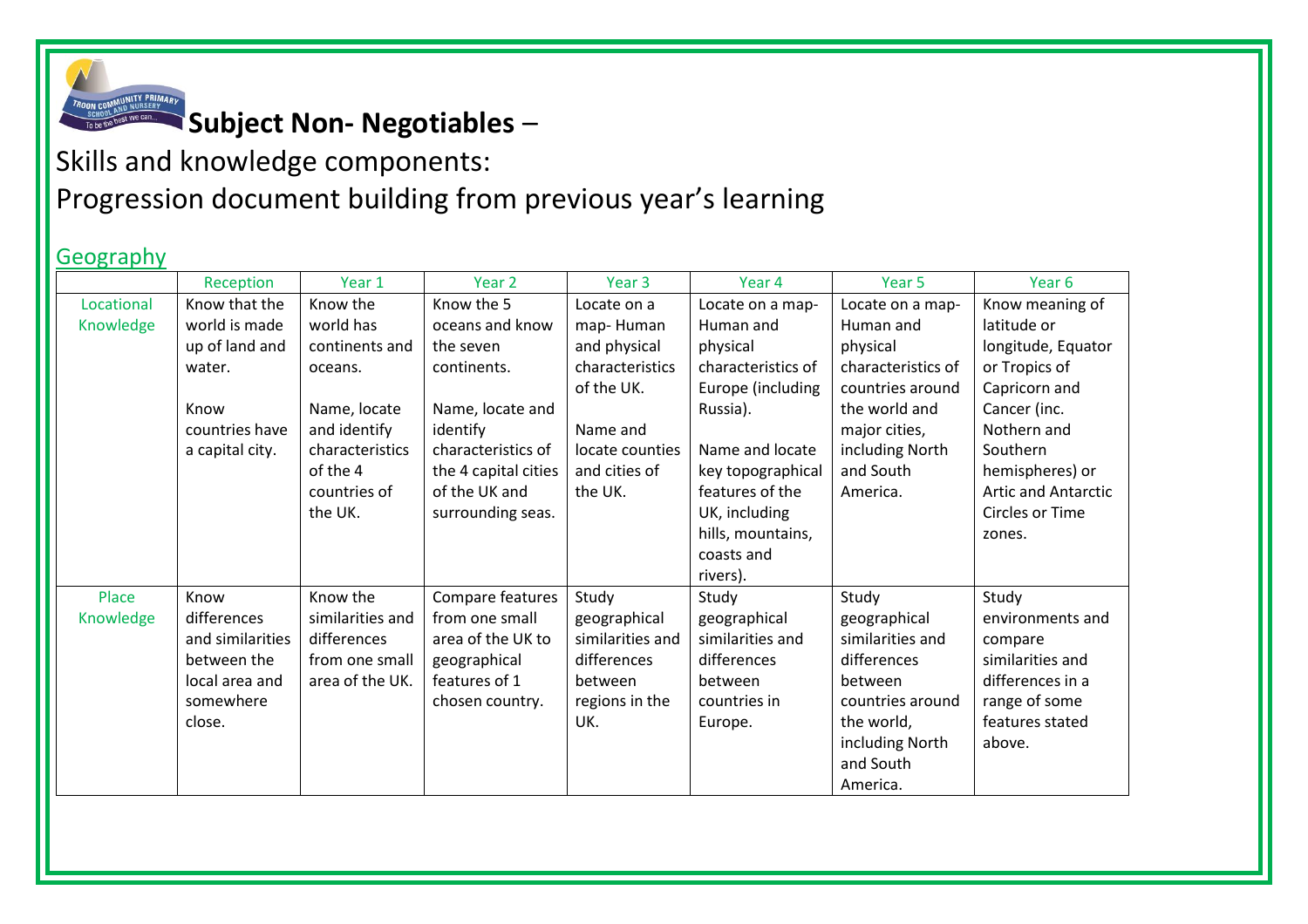

**Subject Non- Negotiables** –

## Skills and knowledge components: Progression document building from previous year's learning

| Human and        | Understand           | Use some key    | Identify seasonal  | Know different  | Study rivers,      | Know where        | Know meaning of     |
|------------------|----------------------|-----------------|--------------------|-----------------|--------------------|-------------------|---------------------|
| Physical         | seasons and          | vocabulary to   | and daily weather  | types of        | mountains,         | energy comes      | <b>Biomes and</b>   |
| Geography        | weather in           | describe        | patterns in the    | settlement.     | volcanoes,         | from.             | vegetation belts.   |
|                  | each season.         | features of the | UK.                |                 | earthquakes and    |                   |                     |
|                  |                      | environment.    |                    | Know where      | natural disasters. | Know about the    | Know about          |
|                  | Describe             | (e.g. beach,    | Know hot and       | food comes      |                    | water cycle and   | climate change.     |
|                  | features of          | cliff, coast,   | cold areas in      | from (trade     |                    | natural resources |                     |
|                  | environment.         | city, town,     | relation to the    | routes).        |                    | (where they       | Know about plate    |
|                  |                      | village).       | equator and the    |                 |                    | come from).       | tectonics.          |
|                  |                      |                 | North and South    |                 |                    |                   |                     |
|                  |                      |                 | Poles.             |                 |                    |                   |                     |
| Geographical     | Know what a          | Use directional | Use maps, atlases  | Use maps,       | Use maps,          | Use maps,         | Use six figure grid |
| Skills and       | map is.              | language (left  | and globes to      | atlases, globes | atlases, globes    | atlases, globes   | references.         |
| <b>Fieldwork</b> |                      | or right, near  | identify the UK    | and digital /   | and digital /      | and digital /     |                     |
|                  | <b>Find features</b> | or far).        | and selected       | computer        | computer           | computer          | Use fieldwork to    |
|                  | in school            |                 | other countries.   | mapping to      | mapping to         | mapping to        | support studies.    |
|                  | grounds / park.      | Use simple      |                    | locate          | locate countries   | locate countries  |                     |
|                  |                      | fieldwork and   | Use aerial         | countries and   | and identify       | and identify      |                     |
|                  |                      | observational   | photographs and    | identify        | features of        | features of       |                     |
|                  |                      | skills to study | plan perspectives  | features of the | Europe.            | countries,        |                     |
|                  |                      | geography of    | to recognize       | UK.             |                    | including North   |                     |
|                  |                      | the school      | landmarks and      |                 | Use symbols and    | and South         |                     |
|                  |                      | grounds         | basic human and    | Use four points | keys (including    | America.          |                     |
|                  |                      | and/or a        | physical features. | of a compass.   | OS maps).          |                   |                     |
|                  |                      | locality.       |                    |                 |                    | Use the eight     |                     |
|                  |                      |                 | Construct basic    | Use aerial      | Use fieldwork to   | points of a       |                     |
|                  |                      |                 | maps using         | photographs.    | support studies.   | compass.          |                     |
|                  |                      |                 | symbols in a key.  |                 |                    |                   |                     |